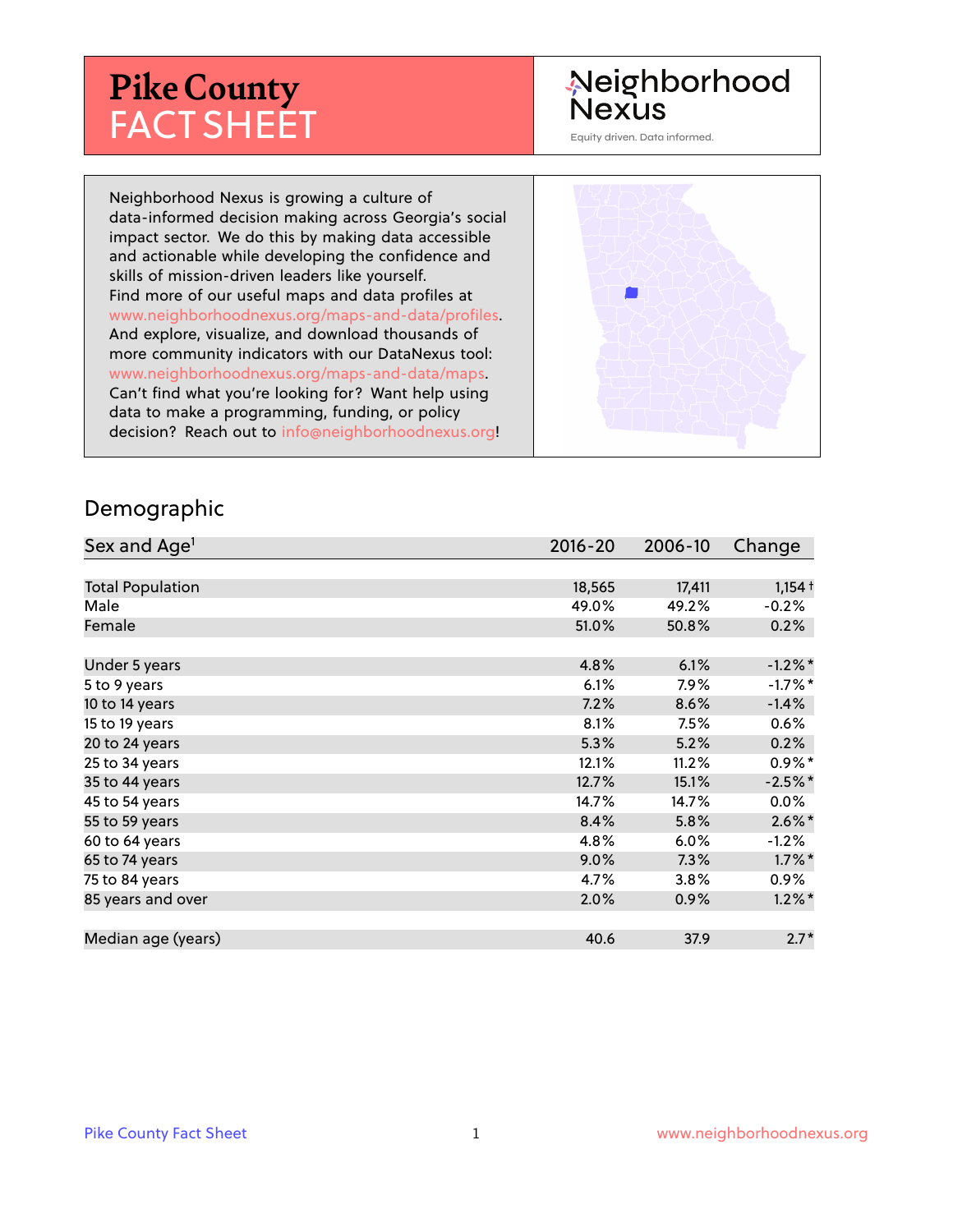# Demographic, continued...

| Race <sup>2</sup>                                            | $2016 - 20$ | 2006-10 | Change      |
|--------------------------------------------------------------|-------------|---------|-------------|
| <b>Total population</b>                                      | 18,565      | 17,411  | $1,154 +$   |
| One race                                                     | 98.3%       | 98.7%   | $-0.5%$     |
| White                                                        | 88.1%       | 86.9%   | $1.2\%$ *   |
| <b>Black or African American</b>                             | 8.9%        | 10.9%   | $-2.1\%$ *  |
| American Indian and Alaska Native                            | 0.0%        | 0.4%    | $-0.4%$     |
| Asian                                                        | 0.4%        | 0.2%    | 0.2%        |
| Native Hawaiian and Other Pacific Islander                   | 0.0%        | 0.0%    | 0.0%        |
| Some other race                                              | 1.0%        | 0.3%    | $0.7%$ *    |
| Two or more races                                            | 1.7%        | 1.3%    | 0.5%        |
| Race alone or in combination with other race(s) <sup>3</sup> | 2016-20     | 2006-10 | Change      |
| Total population                                             | 18,565      | 17,411  | $1,154 +$   |
| White                                                        | 89.7%       | 88.2%   | $1.6\%$ *   |
| <b>Black or African American</b>                             | 9.8%        | 11.8%   | $-2.0\%$ *  |
| American Indian and Alaska Native                            | 0.4%        | 0.6%    | $-0.1%$     |
| Asian                                                        | 0.7%        | 0.8%    | $-0.1%$     |
| Native Hawaiian and Other Pacific Islander                   | 0.0%        | 0.0%    | 0.0%        |
| Some other race                                              | 1.1%        | 0.3%    | $0.7%$ *    |
| Hispanic or Latino and Race <sup>4</sup>                     | $2016 - 20$ | 2006-10 | Change      |
| <b>Total population</b>                                      | 18,565      | 17,411  | $1,154$ †   |
| Hispanic or Latino (of any race)                             | 1.7%        | 1.1%    | $0.6%$ +    |
| Not Hispanic or Latino                                       | 98.3%       | 98.9%   | $-0.6%$ †   |
| White alone                                                  | 86.9%       | 86.0%   | $0.9\%$ *   |
| Black or African American alone                              | 8.8%        | 10.9%   | $-2.1\%$ *  |
| American Indian and Alaska Native alone                      | 0.0%        | 0.4%    | $-0.4%$     |
| Asian alone                                                  | 0.3%        | 0.2%    | 0.1%        |
| Native Hawaiian and Other Pacific Islander alone             | 0.0%        | 0.0%    | 0.0%        |
| Some other race alone                                        | 0.6%        | 0.1%    | $0.5%$ *    |
| Two or more races                                            | 1.7%        | 1.3%    | 0.4%        |
| U.S. Citizenship Status <sup>5</sup>                         | $2016 - 20$ | 2006-10 | Change      |
| Foreign-born population                                      | 348         | 183     | $165*$      |
| Naturalized U.S. citizen                                     | 70.4%       | 13.1%   | 57.3%*      |
| Not a U.S. citizen                                           | 29.6%       | 86.9%   | $-57.3\%$ * |
| Citizen, Voting Age Population <sup>6</sup>                  | $2016 - 20$ | 2006-10 | Change      |
|                                                              |             |         |             |
| Citizen, 18 and over population                              | 14,144      | 12,552  | $1,592*$    |
| Male                                                         | 48.0%       | 48.7%   | $-0.7%$     |
| Female                                                       | 52.0%       | 51.3%   | 0.7%        |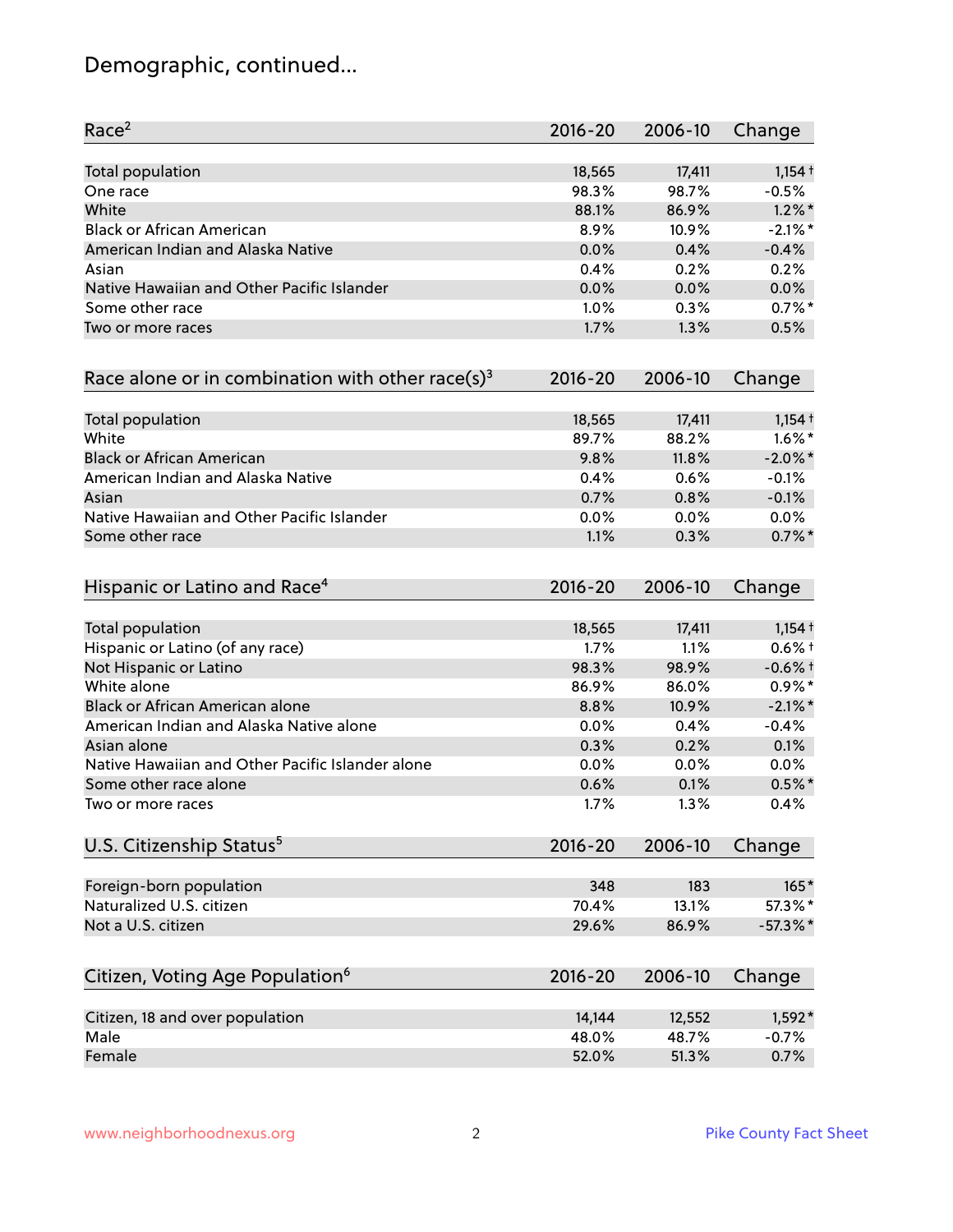#### Economic

| Income <sup>7</sup>                                 | $2016 - 20$ | 2006-10 | Change     |
|-----------------------------------------------------|-------------|---------|------------|
|                                                     |             |         |            |
| All households                                      | 6,163       | 5,957   | 206        |
| Less than \$10,000                                  | 6.6%        | 6.0%    | 0.5%       |
| \$10,000 to \$14,999                                | 2.8%        | 5.6%    | $-2.8\%$ * |
| \$15,000 to \$24,999                                | 6.2%        | 7.1%    | $-0.9%$    |
| \$25,000 to \$34,999                                | 8.1%        | 14.1%   | $-6.0\%$ * |
| \$35,000 to \$49,999                                | 10.5%       | 15.3%   | $-4.8%$    |
| \$50,000 to \$74,999                                | 21.6%       | 24.9%   | $-3.2%$    |
| \$75,000 to \$99,999                                | 14.2%       | 13.9%   | 0.3%       |
| \$100,000 to \$149,999                              | 19.0%       | 9.1%    | 10.0%*     |
| \$150,000 to \$199,999                              | 5.2%        | 3.2%    | $2.0\%$ *  |
| \$200,000 or more                                   | 5.6%        | 0.8%    | 4.8%*      |
| Median household income (dollars)                   | 68,138      | 53,213  | 14,925*    |
| Mean household income (dollars)                     | 82,974      | 59,826  | 23,148*    |
| With earnings                                       | 73.5%       | 80.1%   | $-6.6\%$ * |
| Mean earnings (dollars)                             | 88,457      | 58,608  | 29,849*    |
| <b>With Social Security</b>                         | 34.2%       | 30.5%   | $3.7\%$ *  |
| Mean Social Security income (dollars)               | 21,587      | 16,234  | $5,352*$   |
| With retirement income                              | 26.1%       | 19.0%   | $7.1\%$ *  |
| Mean retirement income (dollars)                    | 26,206      | 21,673  | 4,532*     |
| With Supplemental Security Income                   | 4.0%        | 4.4%    | $-0.4%$    |
| Mean Supplemental Security Income (dollars)         | 10,975      | 5,336   | 5,640*     |
| With cash public assistance income                  | 2.9%        | 1.4%    | $1.5%$ *   |
| Mean cash public assistance income (dollars)        | 5,869       | 2,984   | 2,886      |
| With Food Stamp/SNAP benefits in the past 12 months | 8.6%        | 10.8%   | $-2.2%$    |
|                                                     |             |         |            |
| Families                                            | 4,494       | 4,893   | $-399*$    |
| Less than \$10,000                                  | $3.3\%$     | 4.6%    | $-1.3%$    |
| \$10,000 to \$14,999                                | 0.7%        | 4.2%    | $-3.5%$ *  |
| \$15,000 to \$24,999                                | 4.2%        | 6.7%    | $-2.6%$    |
| \$25,000 to \$34,999                                | 5.4%        | 13.0%   | $-7.6\%$ * |
| \$35,000 to \$49,999                                | 10.3%       | 15.7%   | $-5.4\%$ * |
| \$50,000 to \$74,999                                | 21.2%       | 25.1%   | $-3.9%$    |
| \$75,000 to \$99,999                                | 15.9%       | 15.9%   | $-0.1%$    |
| \$100,000 to \$149,999                              | 25.3%       | 10.4%   | 14.9%*     |
| \$150,000 to \$199,999                              | 7.1%        | 3.3%    | $3.8\%$ *  |
| \$200,000 or more                                   | 6.7%        | 1.0%    | 5.7%*      |
| Median family income (dollars)                      | 84,028      | 57,458  | 26,570*    |
| Mean family income (dollars)                        | 96,892      | 64,079  | 32,813*    |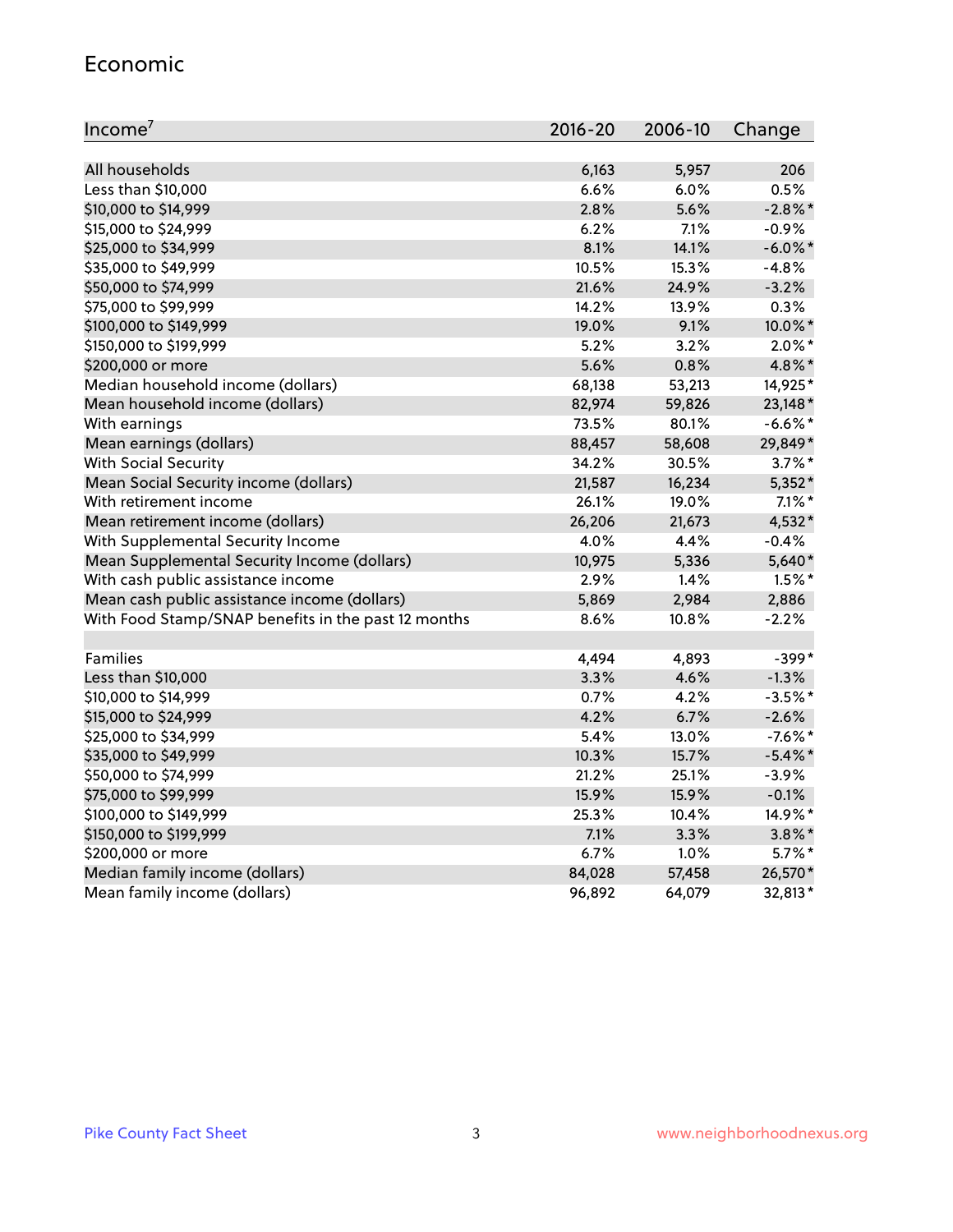### Economic, continued...

| Nonfamily households<br>1,669<br>1,064<br>605*<br>Median nonfamily income (dollars)<br>33,663<br>28,897<br>4,766<br>Mean nonfamily income (dollars)<br>43,706<br>36,971<br>6,735<br>Median earnings for workers (dollars)<br>$11,041*$<br>39,448<br>28,407<br>Median earnings for male full-time, year-round workers<br>8,554*<br>52,512<br>43,958<br>(dollars)<br>16,142*<br>Median earnings for female full-time, year-round workers<br>28,148<br>44,290<br>(dollars)<br>7,973*<br>Per capita income (dollars)<br>29,024<br>21,051<br>Families and People Below Poverty Level <sup>9</sup><br>$2016 - 20$<br>2006-10<br>Change<br><b>All families</b><br>$-3.6\%$ *<br>5.8%<br>9.4%<br>With related children under 18 years<br>8.6%<br>13.6%<br>$-5.0%$<br>With related children under 5 years only<br>1.0%<br>$-18.7%$<br>19.7%<br>Married couple families<br>2.4%<br>$-2.3%$<br>4.7%<br>With related children under 18 years<br>3.3%<br>4.1%<br>$-0.8%$ |
|-------------------------------------------------------------------------------------------------------------------------------------------------------------------------------------------------------------------------------------------------------------------------------------------------------------------------------------------------------------------------------------------------------------------------------------------------------------------------------------------------------------------------------------------------------------------------------------------------------------------------------------------------------------------------------------------------------------------------------------------------------------------------------------------------------------------------------------------------------------------------------------------------------------------------------------------------------------|
|                                                                                                                                                                                                                                                                                                                                                                                                                                                                                                                                                                                                                                                                                                                                                                                                                                                                                                                                                             |
|                                                                                                                                                                                                                                                                                                                                                                                                                                                                                                                                                                                                                                                                                                                                                                                                                                                                                                                                                             |
|                                                                                                                                                                                                                                                                                                                                                                                                                                                                                                                                                                                                                                                                                                                                                                                                                                                                                                                                                             |
|                                                                                                                                                                                                                                                                                                                                                                                                                                                                                                                                                                                                                                                                                                                                                                                                                                                                                                                                                             |
|                                                                                                                                                                                                                                                                                                                                                                                                                                                                                                                                                                                                                                                                                                                                                                                                                                                                                                                                                             |
|                                                                                                                                                                                                                                                                                                                                                                                                                                                                                                                                                                                                                                                                                                                                                                                                                                                                                                                                                             |
|                                                                                                                                                                                                                                                                                                                                                                                                                                                                                                                                                                                                                                                                                                                                                                                                                                                                                                                                                             |
|                                                                                                                                                                                                                                                                                                                                                                                                                                                                                                                                                                                                                                                                                                                                                                                                                                                                                                                                                             |
|                                                                                                                                                                                                                                                                                                                                                                                                                                                                                                                                                                                                                                                                                                                                                                                                                                                                                                                                                             |
|                                                                                                                                                                                                                                                                                                                                                                                                                                                                                                                                                                                                                                                                                                                                                                                                                                                                                                                                                             |
|                                                                                                                                                                                                                                                                                                                                                                                                                                                                                                                                                                                                                                                                                                                                                                                                                                                                                                                                                             |
|                                                                                                                                                                                                                                                                                                                                                                                                                                                                                                                                                                                                                                                                                                                                                                                                                                                                                                                                                             |
|                                                                                                                                                                                                                                                                                                                                                                                                                                                                                                                                                                                                                                                                                                                                                                                                                                                                                                                                                             |
|                                                                                                                                                                                                                                                                                                                                                                                                                                                                                                                                                                                                                                                                                                                                                                                                                                                                                                                                                             |
|                                                                                                                                                                                                                                                                                                                                                                                                                                                                                                                                                                                                                                                                                                                                                                                                                                                                                                                                                             |
|                                                                                                                                                                                                                                                                                                                                                                                                                                                                                                                                                                                                                                                                                                                                                                                                                                                                                                                                                             |
|                                                                                                                                                                                                                                                                                                                                                                                                                                                                                                                                                                                                                                                                                                                                                                                                                                                                                                                                                             |
| With related children under 5 years only<br>0.0%<br>0.0%<br>0.0%                                                                                                                                                                                                                                                                                                                                                                                                                                                                                                                                                                                                                                                                                                                                                                                                                                                                                            |
| Families with female householder, no husband present<br>27.0%<br>$-6.1%$<br>33.1%                                                                                                                                                                                                                                                                                                                                                                                                                                                                                                                                                                                                                                                                                                                                                                                                                                                                           |
| With related children under 18 years<br>35.9%<br>40.2%<br>$-4.3%$                                                                                                                                                                                                                                                                                                                                                                                                                                                                                                                                                                                                                                                                                                                                                                                                                                                                                           |
| With related children under 5 years only<br>100.0%<br>60.9%<br>39.1%                                                                                                                                                                                                                                                                                                                                                                                                                                                                                                                                                                                                                                                                                                                                                                                                                                                                                        |
| $-1.2%$<br>All people<br>9.2%<br>10.5%                                                                                                                                                                                                                                                                                                                                                                                                                                                                                                                                                                                                                                                                                                                                                                                                                                                                                                                      |
| Under 18 years<br>$-4.7%$<br>10.0%<br>14.7%                                                                                                                                                                                                                                                                                                                                                                                                                                                                                                                                                                                                                                                                                                                                                                                                                                                                                                                 |
| Related children under 18 years<br>9.8%<br>14.8%<br>$-5.0%$                                                                                                                                                                                                                                                                                                                                                                                                                                                                                                                                                                                                                                                                                                                                                                                                                                                                                                 |
| 13.8%<br>$-0.2%$<br>Related children under 5 years<br>14.0%                                                                                                                                                                                                                                                                                                                                                                                                                                                                                                                                                                                                                                                                                                                                                                                                                                                                                                 |
| Related children 5 to 17 years<br>8.8%<br>$-6.2%$<br>15.0%                                                                                                                                                                                                                                                                                                                                                                                                                                                                                                                                                                                                                                                                                                                                                                                                                                                                                                  |
| 18 years and over<br>9.0%<br>9.0%<br>0.1%                                                                                                                                                                                                                                                                                                                                                                                                                                                                                                                                                                                                                                                                                                                                                                                                                                                                                                                   |
| 8.8%<br>18 to 64 years<br>9.3%<br>$-0.6%$                                                                                                                                                                                                                                                                                                                                                                                                                                                                                                                                                                                                                                                                                                                                                                                                                                                                                                                   |
| 65 years and over<br>7.1%<br>10.0%<br>2.9%                                                                                                                                                                                                                                                                                                                                                                                                                                                                                                                                                                                                                                                                                                                                                                                                                                                                                                                  |
| People in families<br>6.6%<br>9.6%<br>$-3.0%$                                                                                                                                                                                                                                                                                                                                                                                                                                                                                                                                                                                                                                                                                                                                                                                                                                                                                                               |
| Unrelated individuals 15 years and over<br>$7.5\%$ *<br>27.8%<br>20.2%                                                                                                                                                                                                                                                                                                                                                                                                                                                                                                                                                                                                                                                                                                                                                                                                                                                                                      |
|                                                                                                                                                                                                                                                                                                                                                                                                                                                                                                                                                                                                                                                                                                                                                                                                                                                                                                                                                             |
| Non-Hispanic white people<br>5.9%<br>2.4%<br>8.3%                                                                                                                                                                                                                                                                                                                                                                                                                                                                                                                                                                                                                                                                                                                                                                                                                                                                                                           |
| Black or African-American people<br>$-22.3%$<br>13.2%<br>35.5%                                                                                                                                                                                                                                                                                                                                                                                                                                                                                                                                                                                                                                                                                                                                                                                                                                                                                              |
| Asian people<br>12.7%<br>0.0%<br>12.7%                                                                                                                                                                                                                                                                                                                                                                                                                                                                                                                                                                                                                                                                                                                                                                                                                                                                                                                      |
| 18.8%<br>Hispanic or Latino people<br>48.0%<br>29.1%                                                                                                                                                                                                                                                                                                                                                                                                                                                                                                                                                                                                                                                                                                                                                                                                                                                                                                        |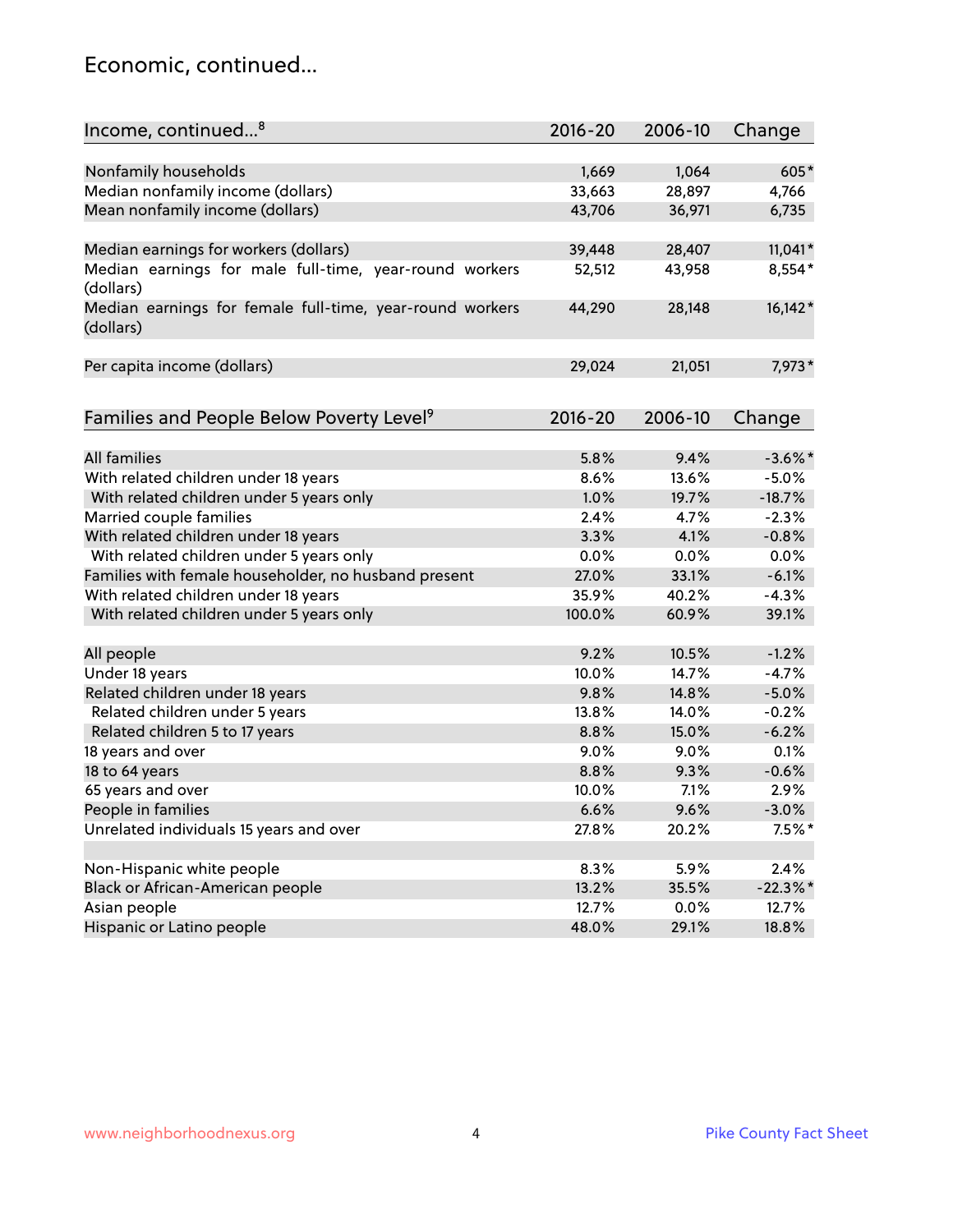# Employment

| Employment Status <sup>10</sup>                                                               | 2010        | 2020    | Change     |
|-----------------------------------------------------------------------------------------------|-------------|---------|------------|
| In Labor Force                                                                                | 8,705       | 8,505   | 8,505      |
| <b>Unemployment Rate</b>                                                                      | 5.0%        | 10.7%   | $-5.7%$    |
| Industry <sup>11</sup>                                                                        | $2016 - 20$ | 2006-10 | Change     |
|                                                                                               |             |         |            |
| Civilian employed population 16 years and over                                                | 8,062       | 7,631   | 431        |
| Agriculture, forestry, fishing and hunting, and mining                                        | 1.0%        | 1.0%    | $-0.1%$    |
| Construction                                                                                  | 9.2%        | 13.1%   | $-4.0\%$ * |
| Manufacturing                                                                                 | 13.9%       | 16.1%   | $-2.1%$    |
| Wholesale trade                                                                               | 1.5%        | 2.2%    | $-0.8%$    |
| Retail trade                                                                                  | 6.0%        | 10.2%   | $-4.3%$ *  |
| Transportation and warehousing, and utilities                                                 | 10.5%       | 9.2%    | 1.3%       |
| Information                                                                                   | 1.0%        | 0.6%    | 0.4%       |
| Finance and insurance, and real estate and rental and leasing                                 | 6.0%        | 4.7%    | 1.3%       |
| Professional, scientific, and management, and administrative<br>and waste management services | 8.5%        | 5.1%    | $3.4\%$ *  |
| Educational services, and health care and social assistance                                   | 24.7%       | 20.9%   | 3.9%       |
| Arts, entertainment, and recreation, and accommodation and<br>food services                   | 5.4%        | 6.0%    | $-0.6%$    |
| Other services, except public administration                                                  | 3.6%        | 5.8%    | $-2.2%$    |
| Public administration                                                                         | 8.6%        | 5.0%    | $3.7\%$ *  |
| Occupation <sup>12</sup>                                                                      | $2016 - 20$ | 2006-10 | Change     |
|                                                                                               |             |         |            |
| Civilian employed population 16 years and over                                                | 8,062       | 7,631   | 431        |
| Management, business, science, and arts occupations                                           | 39.2%       | 29.3%   | $9.9%$ *   |
| Service occupations                                                                           | 14.0%       | 13.5%   | 0.5%       |
| Sales and office occupations                                                                  | 18.5%       | 24.3%   | $-5.8\%$ * |
| Natural<br>and<br>maintenance<br>resources,<br>construction,<br>occupations                   | 13.3%       | 15.8%   | $-2.5%$    |
| Production, transportation, and material moving occupations                                   | 15.0%       | 17.1%   | $-2.1%$    |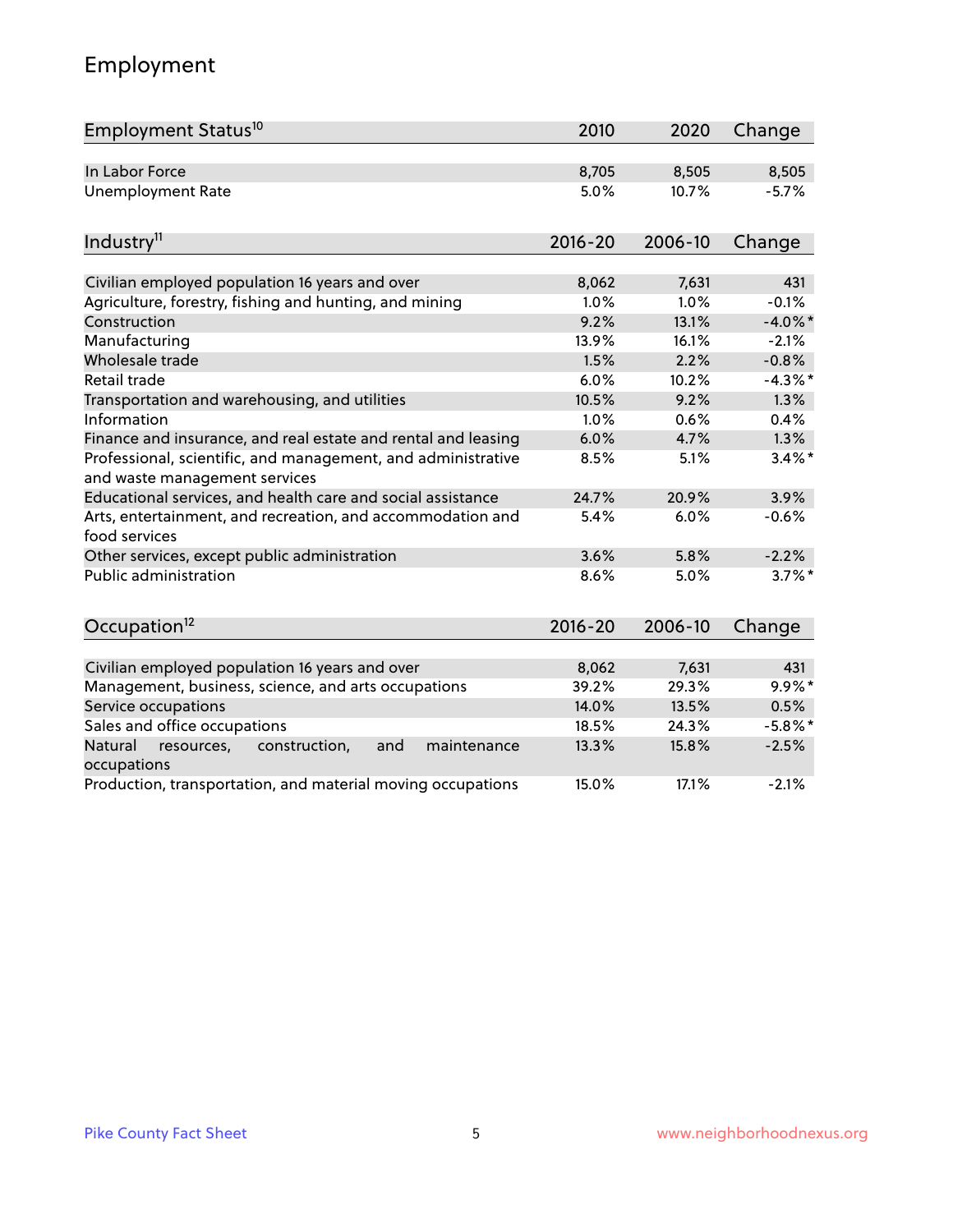# Employment, continued...

| Class of Worker <sup>13</sup>                          | $2016 - 20$ | 2006-10 | Change    |
|--------------------------------------------------------|-------------|---------|-----------|
| Civilian employed population 16 years and over         | 8,062       | 7,631   | 431       |
| Private wage and salary workers                        | 70.8%       | 74.4%   | $-3.5%$   |
| Government workers                                     | 25.4%       | 17.5%   | $7.9\%$ * |
| Self-employed in own not incorporated business workers | 3.8%        | 7.8%    | $-4.1%$ * |
| <b>Unpaid family workers</b>                           | 0.0%        | 0.2%    | $-0.2%$   |
|                                                        |             |         |           |
| Job Flows <sup>14</sup>                                | 2019        | 2010    | Change    |
| Total Jobs in county                                   | 2,766       | 2,233   | 533       |
| Held by residents of county                            | 38.5%       | 42.4%   | $-3.8%$   |
| Held by non-residents of county                        | 61.5%       | 57.6%   | 3.8%      |
|                                                        |             |         |           |
| Jobs by Industry Sector <sup>15</sup>                  | 2019        | 2010    | Change    |
| Total Jobs in county                                   | 2,766       | 2,233   | 533       |
| Goods Producing sectors                                | 28.9%       | 17.8%   | 11.1%     |
| Trade, Transportation, and Utilities sectors           | 16.1%       | 12.5%   | 3.6%      |
| All Other Services sectors                             | 55.0%       | 69.7%   | $-14.7%$  |
|                                                        |             |         |           |
| Total Jobs in county held by county residents          | 1,066       | 946     | 120       |
| <b>Goods Producing sectors</b>                         | 22.9%       | 16.9%   | 6.0%      |
| Trade, Transportation, and Utilities sectors           | 11.4%       | 10.4%   | 1.1%      |
| All Other Services sectors                             | 65.7%       | 72.7%   | $-7.1%$   |
| Jobs by Earnings <sup>16</sup>                         | 2019        | 2010    | Change    |
|                                                        |             |         |           |
| Total Jobs in county                                   | 2,766       | 2,233   | 533       |
| Jobs with earnings \$1250/month or less                | 27.4%       | 34.4%   | $-7.0%$   |
| Jobs with earnings \$1251/month to \$3333/month        | 39.0%       | 44.2%   | $-5.2%$   |
| Jobs with earnings greater than \$3333/month           | 33.5%       | 21.3%   | 12.2%     |
| Total Jobs in county held by county residents          | 1,066       | 946     | 120       |
| Jobs with earnings \$1250/month or less                | 34.2%       | 41.4%   | $-7.2%$   |
| Jobs with earnings \$1251/month to \$3333/month        | 31.2%       | 37.0%   | $-5.8%$   |
| Jobs with earnings greater than \$3333/month           | 34.5%       | 21.6%   | 13.0%     |
|                                                        |             |         |           |
| Jobs by Age of Worker <sup>17</sup>                    | 2019        | 2010    | Change    |
|                                                        |             |         |           |
| Total Jobs in county                                   | 2,766       | 2,233   | 533       |
| Jobs with workers age 29 or younger                    | 21.7%       | 21.5%   | 0.2%      |
| Jobs with workers age 30 to 54                         | 54.4%       | 59.6%   | $-5.2%$   |
| Jobs with workers age 55 or older                      | 23.9%       | 18.9%   | 5.0%      |
| Total Jobs in county held by county residents          | 1,066       | 946     | 120       |
| Jobs with workers age 29 or younger                    | 19.7%       | 19.0%   | 0.7%      |
| Jobs with workers age 30 to 54                         | 54.0%       | 61.5%   | $-7.5%$   |
| Jobs with workers age 55 or older                      | 26.3%       | 19.5%   | 6.8%      |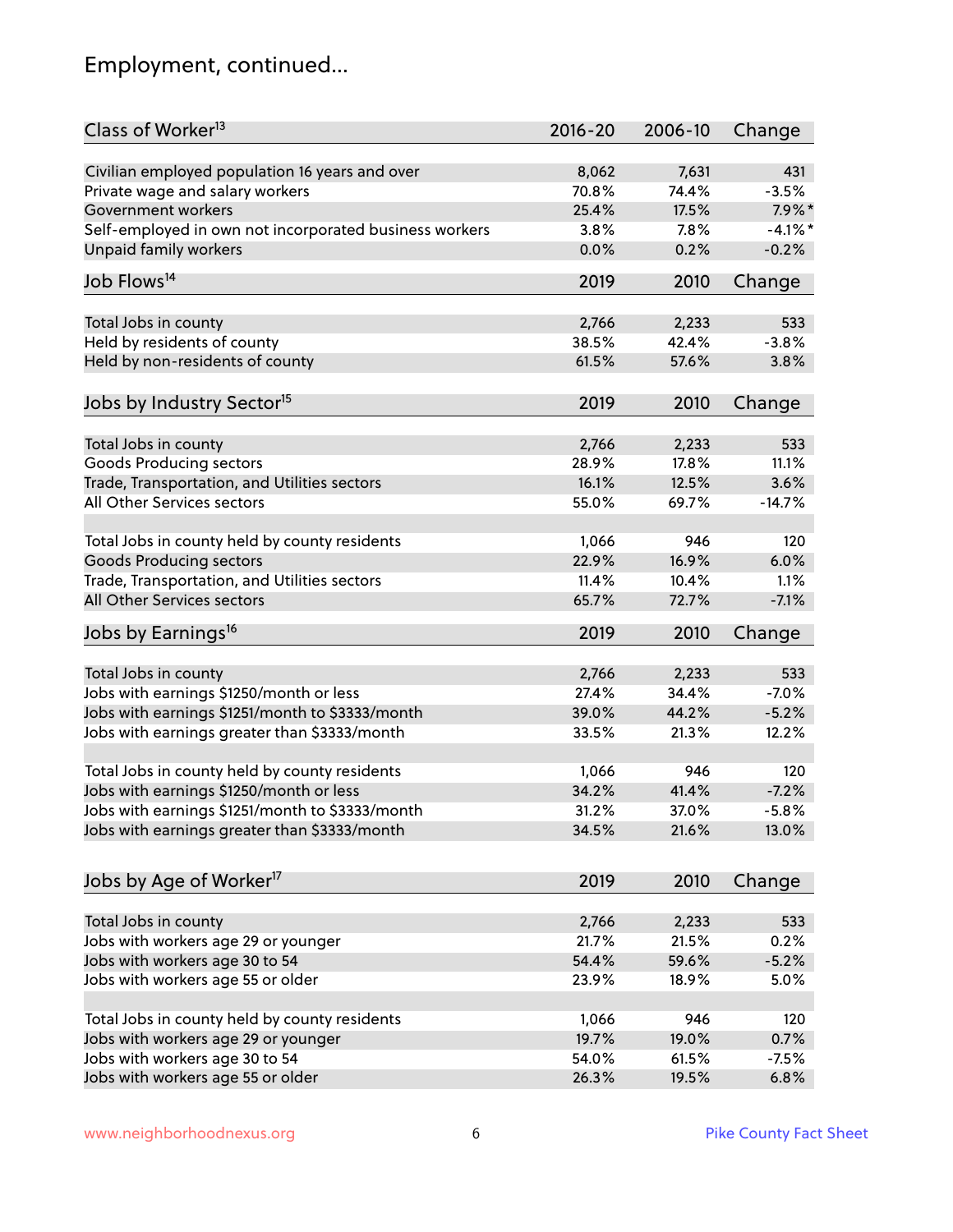#### Education

| Early Learning <sup>18</sup>                          |              |              | 2022         |
|-------------------------------------------------------|--------------|--------------|--------------|
| Licensed Capacity of Early Learning Centers           |              |              | 126          |
| Licenced capacity per 1,000 children ages 0-4         |              |              | 124.0        |
| School Enrollment <sup>19</sup>                       | 2022         | 2010         | Change       |
|                                                       |              |              |              |
| <b>Enrolled in Public School</b>                      | 3,498        | 3,557        | $-59$        |
| White                                                 | 89.2%        | 87.6%        | 1.6%         |
| <b>Black or African-American</b>                      | 5.8%         | 9.2%         | $-3.4%$      |
| Asian                                                 | 0.4%         | 0.0%         | 0.4%         |
| <b>Native American</b>                                | 0.0%         | 0.0%         | 0.0%         |
| Pacific Islander                                      | 0.0%         | 0.0%         | 0.0%         |
| <b>Biracial or Multi-Racial</b><br>Hispanic or Latino | 2.4%<br>2.1% | 1.5%<br>0.0% | 0.9%<br>2.1% |
|                                                       |              |              |              |
| Georgia Milestones: 3rd Grade Reading <sup>20</sup>   |              |              | 2019         |
| Number of Students Tested                             |              |              | 224          |
| Proficient or Distinguished                           |              |              | 46.9%        |
| Georgia Milestones: 8th Grade Math <sup>21</sup>      |              |              | 2019         |
| Number of Students Tested                             |              |              | 276          |
| Proficient or Distinguished                           |              |              | 38.8%        |
| Graduation Rates <sup>22</sup>                        | 2021         | 2012         | Change       |
|                                                       |              |              |              |
| Cohort                                                | 287          | 265          | 22           |
| <b>High School Graduation Rate</b>                    | 95.1%        | 86.8%        | 8.3%         |
| Educational Attainment <sup>23</sup>                  | $2016 - 20$  | 2006-10      | Change       |
|                                                       | 12,691       | 11,276       | $1,415*$     |
| Population 25 years and over                          | 3.8%         | 3.9%         | $-0.1%$      |
| Less than 9th grade<br>9th to 12th grade, no diploma  | 9.1%         | 13.1%        | $-4.0\%$ *   |
|                                                       |              |              |              |
| High school graduate (includes equivalency)           | 37.8%        | 39.5%        | $-1.8%$      |
| Some college, no degree                               | 22.1%        | 23.5%        | $-1.3%$      |
| Associate's degree                                    | 7.8%         | 4.4%         | $3.4\%$ *    |
| Bachelor's degree                                     | 10.8%        | 9.7%         | 1.1%         |
| Graduate or professional degree                       | 8.6%         | 5.9%         | $2.7\%$ *    |
| Percent high school graduate or higher                | 87.1%        | 83.0%        | 4.1%         |
| Percent bachelor's degree or higher                   | 19.5%        | 15.7%        | $3.8\%$ *    |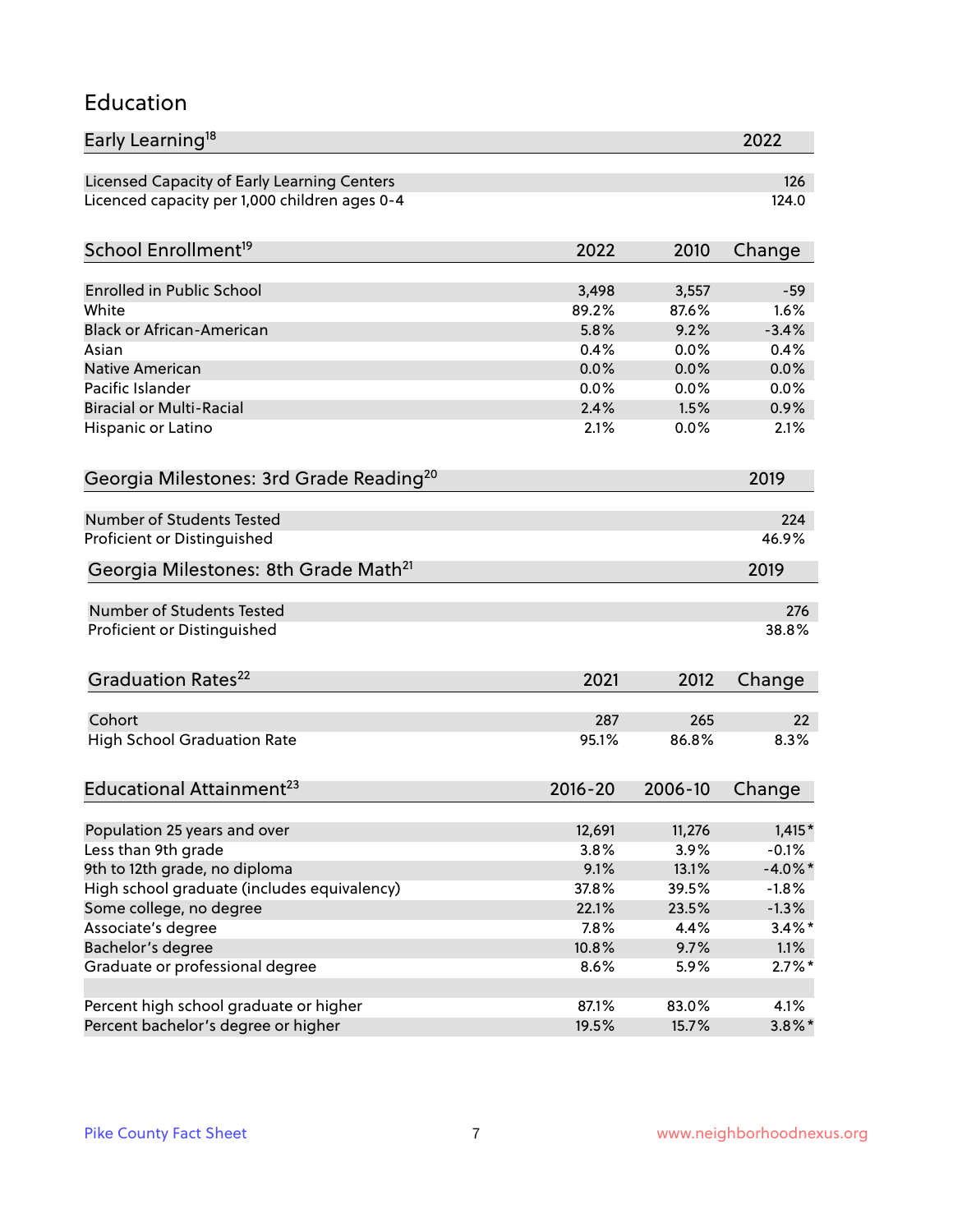### Housing

| Households by Type <sup>24</sup>                     | 2016-20     | 2006-10 | Change     |
|------------------------------------------------------|-------------|---------|------------|
|                                                      |             |         |            |
| <b>Total households</b>                              | 6,163       | 5,957   | 206        |
| Family households (families)                         | 72.9%       | 82.1%   | $-9.2%$ *  |
| With own children under 18 years                     | 29.2%       | 38.1%   | $-8.9\%$ * |
| Married-couple family                                | 60.1%       | 65.3%   | $-5.2%$    |
| With own children of the householder under 18 years  | 25.2%       | 26.7%   | $-1.5%$    |
| Male householder, no wife present, family            | 4.2%        | 3.7%    | 0.5%       |
| With own children of the householder under 18 years  | 1.2%        | 1.7%    | $-0.4%$    |
| Female householder, no husband present, family       | 8.7%        | 13.2%   | $-4.5%$ *  |
| With own children of the householder under 18 years  | 2.7%        | 9.7%    | $-7.0\%$ * |
| Nonfamily households                                 | 27.1%       | 17.9%   | $9.2\%$ *  |
| Householder living alone                             | 24.1%       | 15.5%   | $8.6\%$ *  |
| 65 years and over                                    | 12.5%       | 6.5%    | $6.0\%$ *  |
|                                                      |             |         |            |
| Households with one or more people under 18 years    | 35.5%       | 42.9%   | $-7.4\%$ * |
| Households with one or more people 65 years and over | 32.9%       | 24.1%   | $8.9\%$ *  |
|                                                      |             |         |            |
| Average household size                               | 2.97        | 2.90    | 0.08       |
| Average family size                                  | 3.54        | 3.19    | $0.35*$    |
|                                                      |             |         |            |
| Housing Occupancy <sup>25</sup>                      | $2016 - 20$ | 2006-10 | Change     |
|                                                      |             |         |            |
| Total housing units                                  | 7,070       | 6,659   | 411*       |
| Occupied housing units                               | 87.2%       | 89.5%   | $-2.3%$    |
| Vacant housing units                                 | 12.8%       | 10.5%   | 2.3%       |
|                                                      |             |         |            |
| Homeowner vacancy rate                               | 0.6         | 2.9     | $-2.3$     |
| Rental vacancy rate                                  | 1.8         | 7.7     | $-5.9$     |
|                                                      |             |         |            |
| Units in Structure <sup>26</sup>                     | $2016 - 20$ | 2006-10 |            |
|                                                      |             |         | Change     |
| Total housing units                                  | 7,070       | 6,659   | $411*$     |
| 1-unit, detached                                     | 85.7%       | 81.4%   | 4.3%       |
| 1-unit, attached                                     | 0.9%        | 0.4%    | 0.5%       |
|                                                      | 1.2%        | 1.2%    | $-0.0%$    |
| 2 units<br>3 or 4 units                              | 0.2%        | 0.4%    | $-0.2%$    |
|                                                      |             |         |            |
| 5 to 9 units                                         | 0.5%        | 0.8%    | $-0.3%$    |
| 10 to 19 units                                       | 0.2%        | 0.0%    | 0.2%       |
| 20 or more units                                     | 0.2%        | 0.5%    | $-0.3%$    |
| Mobile home                                          | 11.2%       | 15.3%   | $-4.2%$    |
| Boat, RV, van, etc.                                  | 0.0%        | 0.0%    | $0.0\%$    |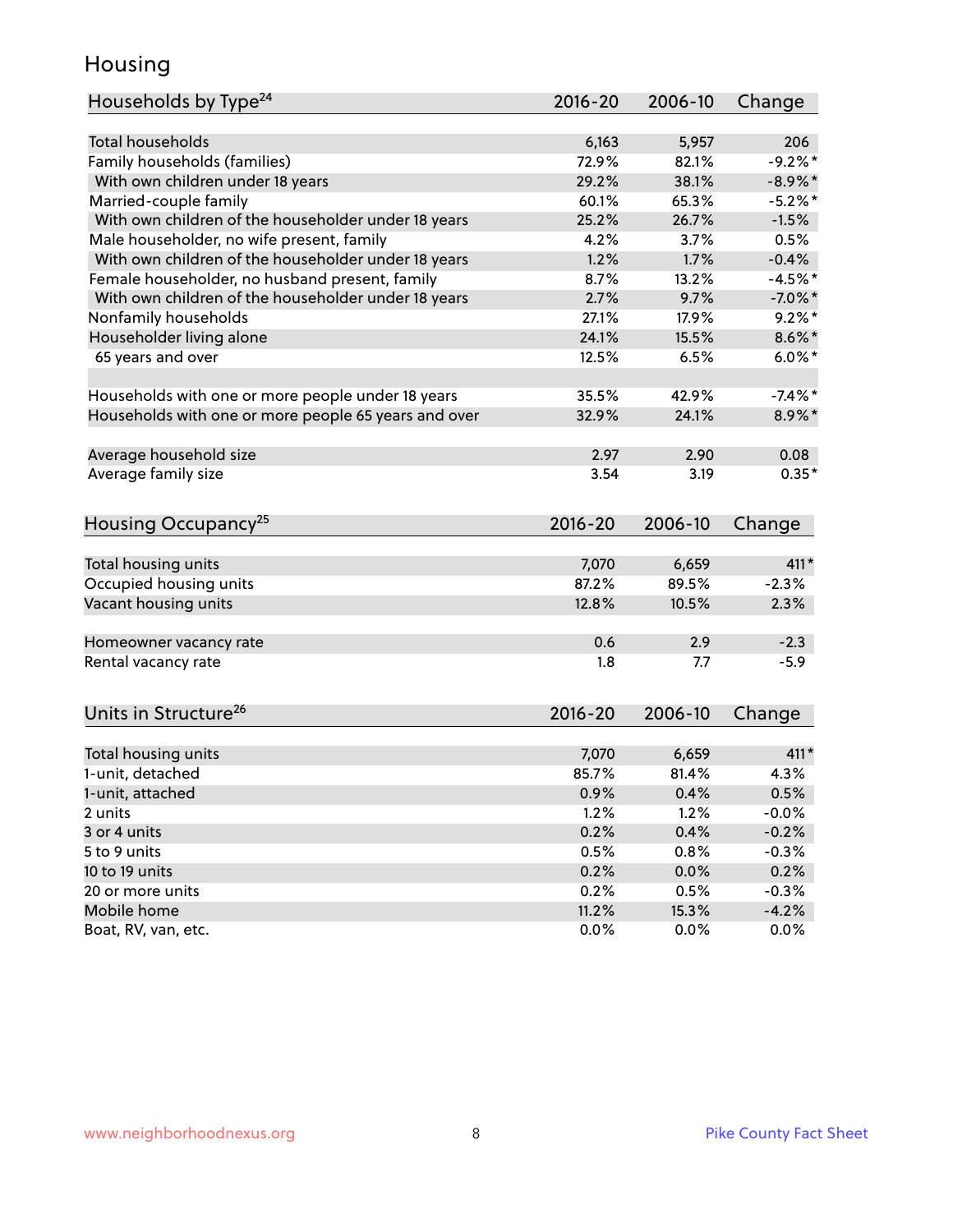# Housing, Continued...

| Year Structure Built <sup>27</sup>                                                              | 2016-20      | 2006-10      | Change              |
|-------------------------------------------------------------------------------------------------|--------------|--------------|---------------------|
| Total housing units                                                                             | 7,070        | 6,659        | 411*                |
| Built 2014 or later                                                                             | 2.1%         | (X)          | (X)                 |
| Built 2010 to 2013                                                                              | 2.0%         | (X)          | (X)                 |
| Built 2000 to 2009                                                                              | 29.7%        | 19.9%        | $9.8\%$ *           |
|                                                                                                 | 21.6%        | 25.0%        |                     |
| Built 1990 to 1999                                                                              | 13.0%        |              | $-3.5%$             |
| Built 1980 to 1989                                                                              |              | 17.4%        | $-4.4%$             |
| Built 1970 to 1979                                                                              | 10.7%        | 15.0%        | $-4.3\%$ *          |
| Built 1960 to 1969                                                                              | 3.7%         | 6.8%         | $-3.0\%$ *          |
| Built 1950 to 1959                                                                              | 3.4%         | 2.9%         | 0.5%                |
| Built 1940 to 1949                                                                              | 1.6%         | 1.7%         | $-0.2%$             |
| Built 1939 or earlier                                                                           | 12.2%        | 11.2%        | 1.0%                |
| Housing Tenure <sup>28</sup>                                                                    | $2016 - 20$  | 2006-10      | Change              |
| Occupied housing units                                                                          | 6,163        | 5,957        | 206                 |
| Owner-occupied                                                                                  | 84.7%        | 83.1%        | 1.6%                |
| Renter-occupied                                                                                 | 15.3%        | 16.9%        | $-1.6%$             |
|                                                                                                 |              |              |                     |
| Average household size of owner-occupied unit<br>Average household size of renter-occupied unit | 3.03<br>2.67 | 2.86<br>3.07 | $0.17*$<br>$-0.40*$ |
|                                                                                                 | 2016-20      | 2006-10      |                     |
| Residence 1 Year Ago <sup>29</sup>                                                              |              |              | Change              |
| Population 1 year and over                                                                      | 18,439       | 17,342       | $1,097*$            |
| Same house                                                                                      | 90.1%        | 82.1%        | $8.0\%$ *           |
| Different house in the U.S.                                                                     | 9.8%         | 17.6%        | $-7.8\%$ *          |
| Same county                                                                                     | 2.7%         | 7.3%         | $-4.5%$ *           |
| Different county                                                                                | 7.0%         | 10.3%        | $-3.3%$             |
| Same state                                                                                      | 6.6%         | 9.4%         | $-2.8%$             |
| Different state                                                                                 | 0.4%         | 0.9%         | $-0.5%$             |
| Abroad                                                                                          | 0.1%         | 0.3%         | $-0.2%$             |
| Value of Housing Unit <sup>30</sup>                                                             | 2016-20      | 2006-10      | Change              |
| Owner-occupied units                                                                            | 5,223        | 4,953        | 270                 |
| Less than \$50,000                                                                              | 6.2%         | 8.8%         | $-2.6%$             |
| \$50,000 to \$99,999                                                                            | 16.2%        | 24.1%        | $-7.9%$ *           |
| \$100,000 to \$149,999                                                                          | 12.1%        | 15.7%        | $-3.6%$             |
| \$150,000 to \$199,999                                                                          | 22.6%        | 19.0%        | 3.6%                |
| \$200,000 to \$299,999                                                                          | 21.2%        | 19.8%        | 1.4%                |
| \$300,000 to \$499,999                                                                          | 15.1%        | 8.6%         | $6.5%$ *            |
| \$500,000 to \$999,999                                                                          | 5.4%         | 2.6%         | $2.8\%$ *           |
| \$1,000,000 or more                                                                             | 1.3%         | 1.4%         | $-0.0\%$            |
| Median (dollars)                                                                                | 181,700      | 153,300      | 28,400*             |
| Mortgage Status <sup>31</sup>                                                                   | $2016 - 20$  | 2006-10      | Change              |
|                                                                                                 |              |              |                     |
| Owner-occupied units                                                                            | 5,223        | 4,953        | 270                 |
| Housing units with a mortgage                                                                   | 60.7%        | 65.4%        | $-4.7%$             |
| Housing units without a mortgage                                                                | 39.3%        | 34.6%        | 4.7%                |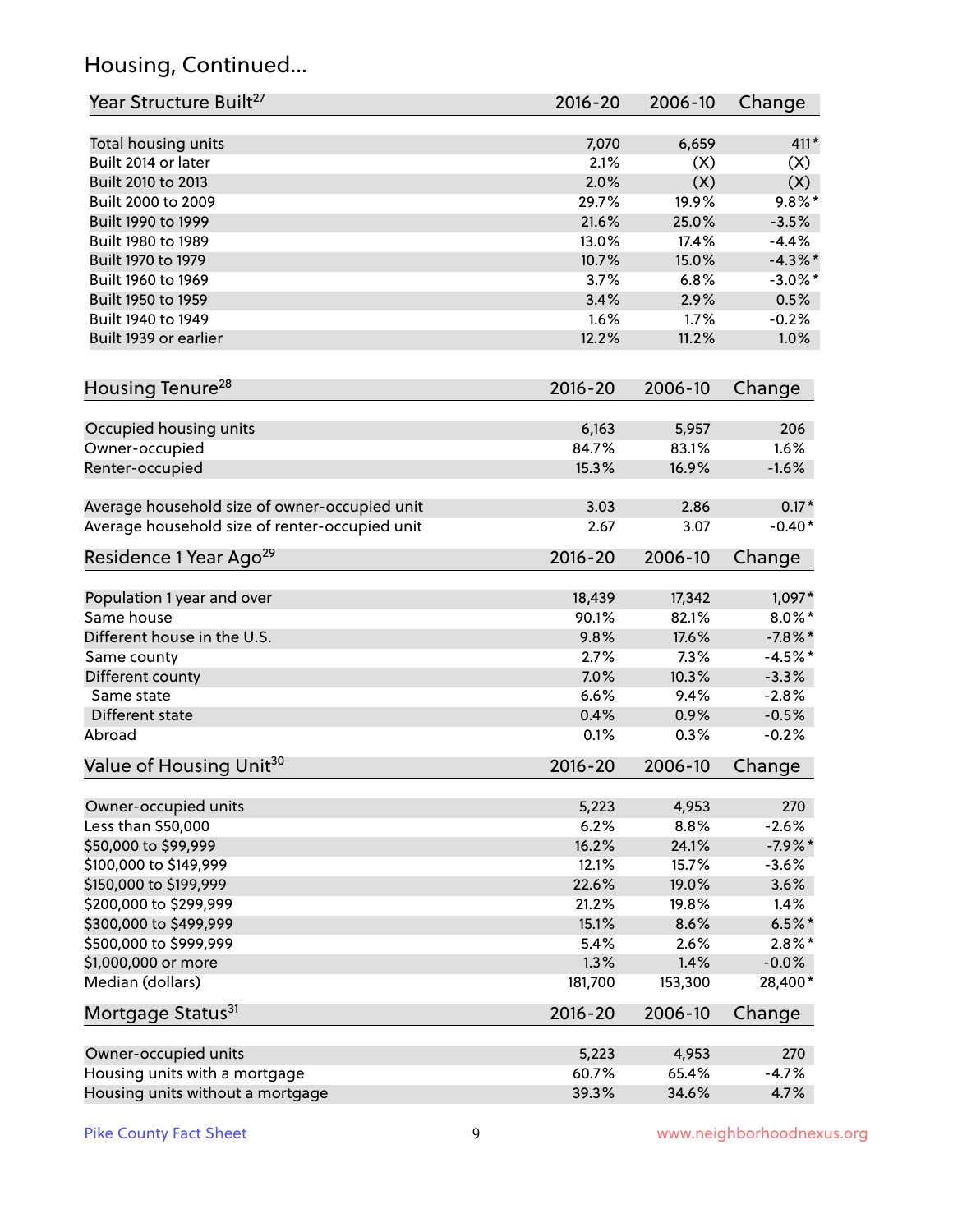# Housing, Continued...

| Selected Monthly Owner Costs <sup>32</sup>                                            | 2016-20     | 2006-10 | Change      |
|---------------------------------------------------------------------------------------|-------------|---------|-------------|
| Housing units with a mortgage                                                         | 3,172       | 3,239   | $-67$       |
| Less than \$300                                                                       | 0.0%        | 0.3%    | $-0.3%$     |
| \$300 to \$499                                                                        | 0.3%        | 1.9%    | $-1.6%$     |
| \$500 to \$999                                                                        | 17.4%       | 21.7%   | $-4.3%$     |
| \$1,000 to \$1,499                                                                    | 39.6%       | 42.0%   | $-2.5%$     |
| \$1,500 to \$1,999                                                                    | 26.4%       | 20.2%   | 6.1%        |
| \$2,000 to \$2,999                                                                    | 14.6%       | 12.6%   | 2.1%        |
| \$3,000 or more                                                                       | 1.8%        | 1.3%    | 0.5%        |
| Median (dollars)                                                                      | 1,390       | 1,306   | $84*$       |
|                                                                                       |             |         |             |
| Housing units without a mortgage                                                      | 2,051       | 1,714   | $337*$      |
| Less than \$150                                                                       | 2.1%        | 2.0%    | 0.1%        |
| \$150 to \$249                                                                        | 7.9%        | 17.0%   | $-9.1%$     |
| \$250 to \$349                                                                        | 23.8%       | 26.5%   | $-2.7%$     |
| \$350 to \$499                                                                        | 24.8%       | 27.9%   | $-3.1%$     |
| \$500 to \$699                                                                        | 26.2%       | 19.5%   | 6.7%        |
| \$700 or more                                                                         | 15.1%       | 7.1%    | $8.1\%$ *   |
| Median (dollars)                                                                      | 447         | 366     | $81*$       |
| Selected Monthly Owner Costs as a Percentage of<br>Household Income <sup>33</sup>     | $2016 - 20$ | 2006-10 | Change      |
| Housing units with a mortgage (excluding units where<br>SMOCAPI cannot be computed)   | 3,127       | 3,239   | $-112$      |
| Less than 20.0 percent                                                                | 53.4%       | 32.5%   | 20.9%*      |
| 20.0 to 24.9 percent                                                                  | 16.3%       | 13.8%   | 2.5%        |
| 25.0 to 29.9 percent                                                                  | 8.3%        | 10.7%   | $-2.3%$     |
| 30.0 to 34.9 percent                                                                  | 7.7%        | 17.8%   | $-10.1\%$ * |
| 35.0 percent or more                                                                  | 14.2%       | 25.2%   | $-11.0\%$ * |
| Not computed                                                                          | 45          | 0       | 45          |
| Housing unit without a mortgage (excluding units where<br>SMOCAPI cannot be computed) | 1,963       | 1,690   | 273         |
| Less than 10.0 percent                                                                | 50.3%       | 38.2%   | 12.2%*      |
| 10.0 to 14.9 percent                                                                  | 17.7%       | 29.3%   | $-11.7%$    |
| 15.0 to 19.9 percent                                                                  | 6.2%        | 8.8%    | $-2.5%$     |
| 20.0 to 24.9 percent                                                                  | 8.8%        | 6.8%    | 2.0%        |
| 25.0 to 29.9 percent                                                                  | 6.9%        | 5.1%    | 1.8%        |
| 30.0 to 34.9 percent                                                                  | 0.0%        | 3.4%    | $-3.4%$     |
| 35.0 percent or more                                                                  | 10.0%       | 8.4%    | 1.6%        |
| Not computed                                                                          | 88          | 24      | $64*$       |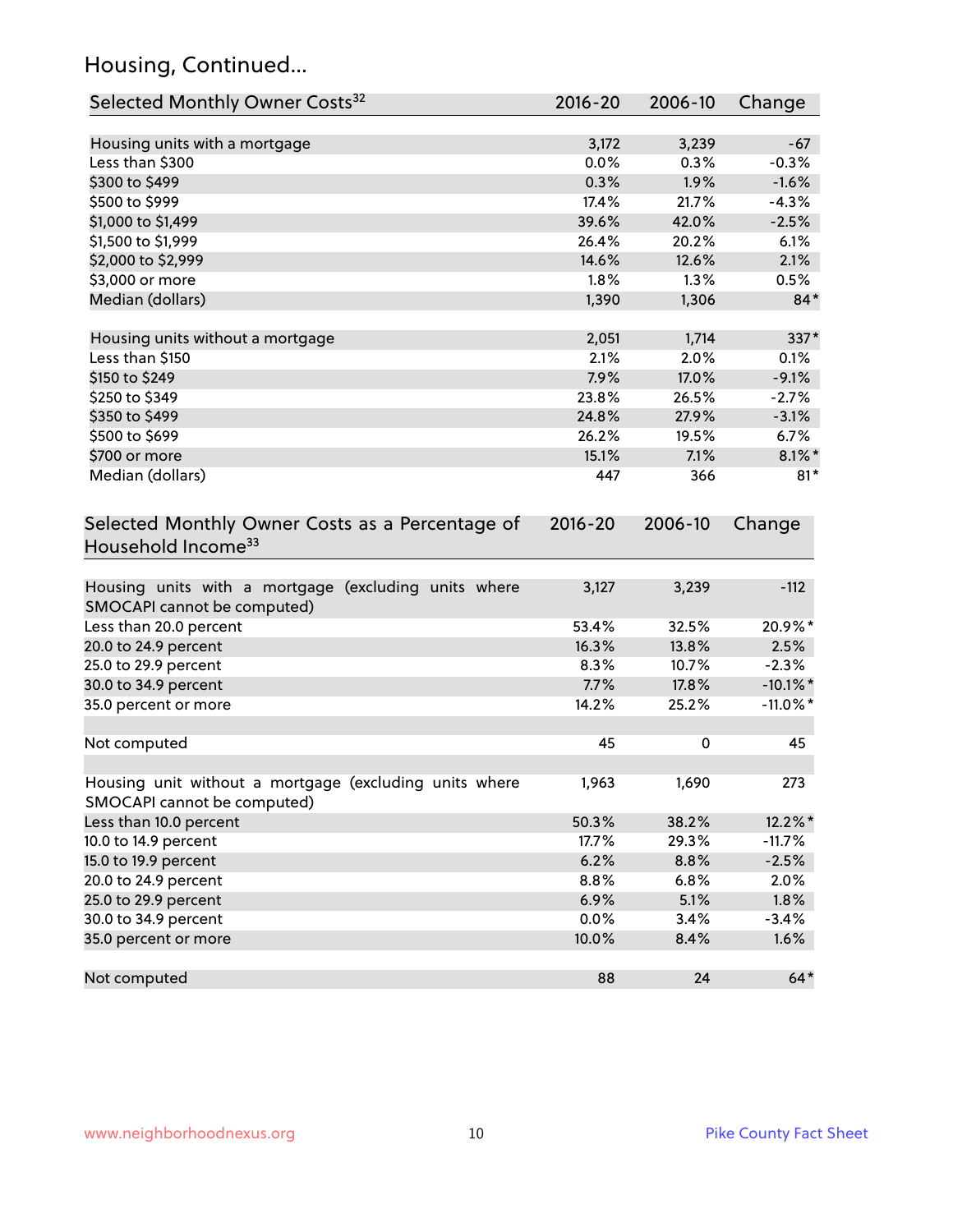#### Housing, Continued...

| Gross Rent <sup>34</sup>                                     | 2016-20     | 2006-10 | Change      |
|--------------------------------------------------------------|-------------|---------|-------------|
|                                                              |             |         |             |
| Occupied units paying rent                                   | 847         | 896     | $-49$       |
| Less than \$200                                              | 0.4%        | 1.2%    | $-0.9%$     |
| \$200 to \$499                                               | 4.4%        | 16.0%   | $-11.6\%$ * |
| \$500 to \$749                                               | 22.2%       | 24.0%   | $-1.8%$     |
| \$750 to \$999                                               | 28.7%       | 34.9%   | $-6.2%$     |
| \$1,000 to \$1,499                                           | 35.8%       | 18.9%   | 16.9%*      |
| \$1,500 to \$1,999                                           | 8.5%        | 5.0%    | 3.5%        |
| \$2,000 or more                                              | 0.1%        | $0.0\%$ | 0.1%        |
| Median (dollars)                                             | 910         | 853     | 57          |
|                                                              |             |         |             |
| No rent paid                                                 | 93          | 108     | $-15$       |
|                                                              |             |         |             |
| Gross Rent as a Percentage of Household Income <sup>35</sup> | $2016 - 20$ | 2006-10 | Change      |
|                                                              |             |         |             |
| Occupied units paying rent (excluding units where GRAPI      | 770         | 885     | $-115$      |
| cannot be computed)                                          |             |         |             |
| Less than 15.0 percent                                       | 12.2%       | 12.5%   | $-0.3%$     |
| 15.0 to 19.9 percent                                         | 17.1%       | 13.8%   | 3.4%        |

20.0 to 24.9 percent 2.5% 25.0 to 29.9 percent 19.7% 12.2% 7.5% 30.0 to 34.9 percent 2.7% 2.1% 2.7% 35.0 percent 2.7% 2.1% 2.7% 2.7% 2.7% 2.7% 2.7% 35.0 percent or more

Not computed **170** 119 51

35.0 percent or more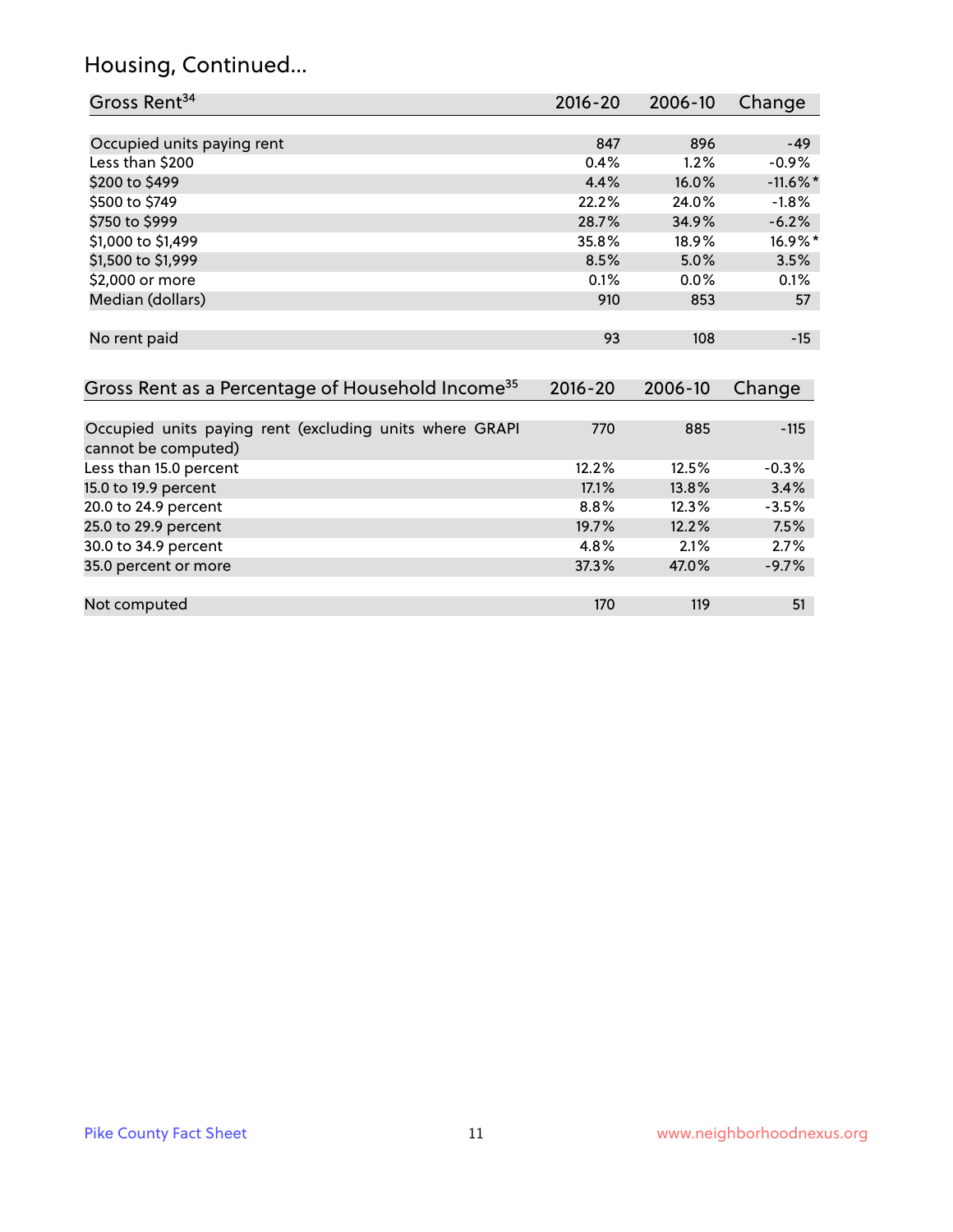# Community Involvement

| Voter Registration and Turnout <sup>36</sup> | 2020   |
|----------------------------------------------|--------|
|                                              |        |
| Active registered voters                     | 13.663 |
| Number voted in Presidential election        | 10.642 |
| Percent voted in Presidential election       | 77.9%  |

### Transportation

| Commuting to Work <sup>37</sup>           | 2016-20     | 2006-10 | Change  |
|-------------------------------------------|-------------|---------|---------|
|                                           |             |         |         |
| Workers 16 years and over                 | 7,934       | 7,480   | 454     |
| Car, truck, or van - drove alone          | 85.1%       | 81.0%   | 4.1%    |
| Car, truck, or van - carpooled            | 10.1%       | 14.5%   | $-4.4%$ |
| Public transportation (excluding taxicab) | 0.8%        | $0.0\%$ | 0.8%    |
| Walked                                    | 0.4%        | 0.6%    | $-0.2%$ |
| Other means                               | 0.2%        | $1.0\%$ | $-0.9%$ |
| Worked at home                            | 3.6%        | 2.9%    | 0.7%    |
|                                           |             |         |         |
| Mean travel time to work (minutes)        | 35.4        | 31.7    | $3.8*$  |
|                                           |             |         |         |
| Vehicles Available <sup>38</sup>          | $2016 - 20$ | 2006-10 | Change  |
|                                           |             |         |         |
| Occupied housing units                    | 6,163       | 5,957   | 206     |
| No vehicles available                     | $1.9\%$     | 2.7%    | $-0.8%$ |
| 1 vehicle available                       | 22.0%       | 21.8%   | 0.3%    |
| 2 vehicles available                      | 36.0%       | 39.1%   | $-3.1%$ |
| 3 or more vehicles available              | 40.1%       | 36.4%   | 3.7%    |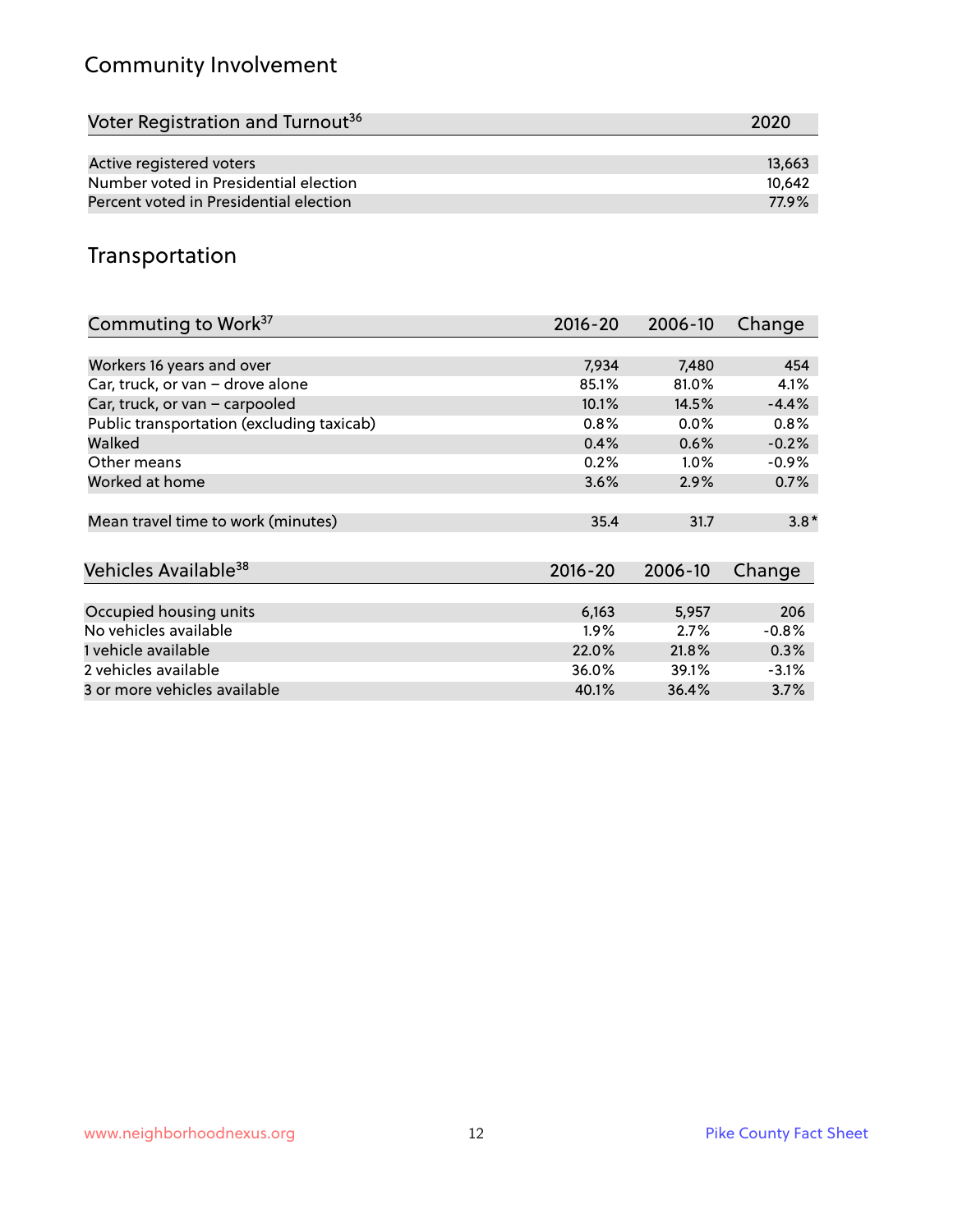#### Health

| Health Insurance coverage <sup>39</sup> | 2016-20 |
|-----------------------------------------|---------|
|-----------------------------------------|---------|

| Civilian Noninstitutionalized Population                | 18,322 |
|---------------------------------------------------------|--------|
| With health insurance coverage                          | 88.1%  |
| With private health insurance coverage                  | 68.0%  |
| With public health coverage                             | 30.2%  |
| No health insurance coverage                            | 11.9%  |
| Civilian Noninstitutionalized Population Under 19 years | 4,621  |
| No health insurance coverage                            | 4.5%   |
| Civilian Noninstitutionalized Population 19 to 64 years | 10,805 |
| In labor force:                                         | 7,931  |
| Employed:                                               | 7,522  |
| With health insurance coverage                          | 87.3%  |
| With private health insurance coverage                  | 52.8%  |
| With public coverage                                    | 3.0%   |
| No health insurance coverage                            | 12.7%  |
| Unemployed:                                             | 409    |
| With health insurance coverage                          | 58.2%  |
| With private health insurance coverage                  | 52.8%  |
| With public coverage                                    | 8.8%   |
| No health insurance coverage                            | 41.8%  |
| Not in labor force:                                     | 2,874  |
| With health insurance coverage                          | 71.2%  |
| With private health insurance coverage                  | 46.4%  |
| With public coverage                                    | 32.3%  |
| No health insurance coverage                            | 28.8%  |

# **Health Factors Most Recent** And The Control of the Control of The Control of The Control of The Control of The Control of The Control of The Control of The Control of The Control of The Control of The Control of The Contr

| Premature Death (YPLL before age 75 per 100,000 population, age-adjusted) <sup>40</sup> | 9,625.4 |
|-----------------------------------------------------------------------------------------|---------|
| Average number of Physically Unhealthy Days <sup>41</sup>                               | 4.3     |
| Average number of Mentally Unhealthy Days <sup>42</sup>                                 | 5.3     |
| Low Birthweight Births <sup>43</sup>                                                    | 8.5%    |
| Diabetes Prevalence <sup>44</sup>                                                       | 9.9%    |
| HIV Prevalence (per 100,000 population) <sup>45</sup>                                   | 87.3    |
| Rate, Deduplicated ER Visits for Asthma, Ages 0-17 <sup>46</sup>                        | 231.4   |